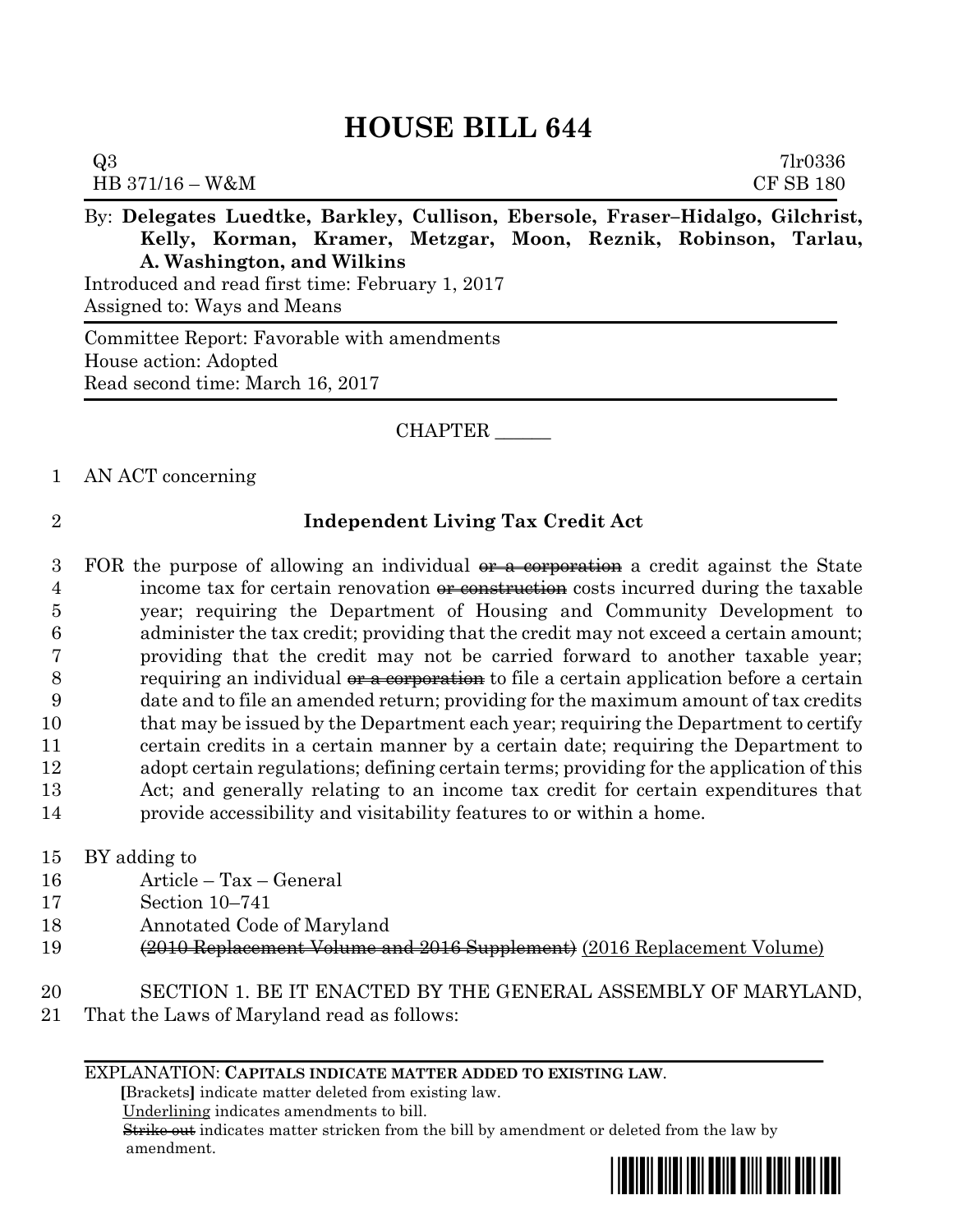**Article – Tax – General**

**10–741.**

 **(A) (1) IN THIS SECTION THE FOLLOWING WORDS HAVE THE MEANINGS INDICATED.**

 **(2) "ACCESSIBILITY AND UNIVERSAL VISITABILITY FEATURES" MEANS COMPONENTS OF RENOVATION TO AN EXISTING HOME OR CONSTRUCTION OF A NEW HOME THAT IMPROVES ACCESS TO OR WITHIN THE HOME FOR INDIVIDUALS WITH DISABILITIES.**

 **(3) "DEPARTMENT" MEANS THE DEPARTMENT OF HOUSING AND COMMUNITY DEVELOPMENT.** 

 **(4) "DISABILITY" HAS THE MEANING STATED IN § 7–101 OF THE HUMAN SERVICES ARTICLE.**

 **(5) "QUALIFIED EXPENSES" MEANS COSTS INCURRED TO INSTALL ACCESSIBILITY AND UNIVERSAL VISITABILITY FEATURES TO OR WITHIN A HOME.**

 **(B) (1) SUBJECT TO THE LIMITATIONS OF THIS SECTION, AN INDIVIDUAL OR A CORPORATION MAY CLAIM A CREDIT AGAINST THE STATE INCOME TAX IN AN AMOUNT EQUAL TO 50% OF THE QUALIFIED EXPENSES INCURRED DURING THE TAXABLE YEAR TO RENOVATE AN EXISTING HOME OR CONSTRUCT A NEW HOME WITH ACCESSIBILITY AND UNIVERSAL VISITABILITY FEATURES.**

 **(2) AN ORGANIZATION THAT IS EXEMPT FROM TAXATION UNDER § 501(C)(3) OR (4) OF THE INTERNAL REVENUE CODE MAY APPLY THE CREDIT UNDER THIS SECTION AGAINST STATE INCOME TAX DUE ON UNRELATED BUSINESS TAXABLE INCOME AS PROVIDED UNDER §§ 10–304 AND 10–812 OF THIS TITLE.**

 **(C) (1) FOR ANY TAXABLE YEAR, THE CREDIT ALLOWED UNDER THIS SECTION MAY NOT EXCEED THE LESSER OF:**

- 
- **(I) \$5,000; OR**

 **(II) THE STATE INCOME TAX IMPOSED FOR THE TAXABLE YEAR CALCULATED BEFORE THE APPLICATION OF THE CREDITS ALLOWED UNDER THIS SECTION AND UNDER §§ 10–701 AND 10–701.1 OF THIS SUBTITLE BUT AFTER THE APPLICATION OF ANY OTHER CREDIT ALLOWED UNDER THIS SUBTITLE.**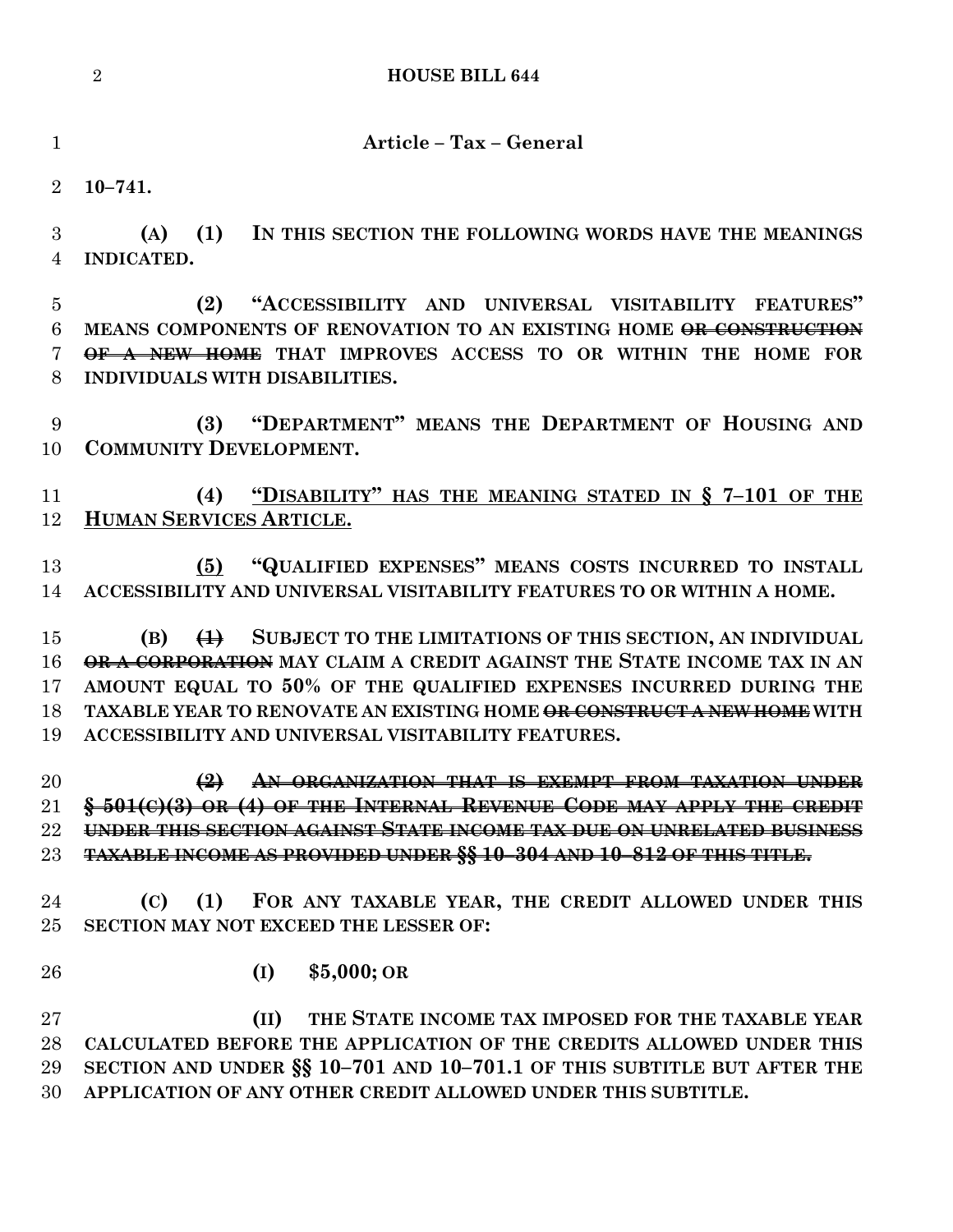**(2) THE UNUSED AMOUNT OF THE CREDIT MAY NOT BE CARRIED OVER TO ANY OTHER TAXABLE YEAR.**

 **(D) (1) BY JUNE 1 OF THE CALENDAR YEAR FOLLOWING THE END OF THE TAXABLE YEAR IN WHICH THE QUALIFIED EXPENSES WERE INCURRED, AN INDIVIDUAL OR A CORPORATION SHALL SUBMIT AN APPLICATION TO THE DEPARTMENT FOR THE CREDITS ALLOWED UNDER SUBSECTION (B) OF THIS SECTION.**

 **(2) THE TOTAL AMOUNT OF CREDITS APPROVED BY THE DEPARTMENT UNDER SUBSECTION (B) OF THIS SECTION MAY NOT EXCEED \$2,000,000 \$1,000,000 FOR ANY CALENDAR YEAR.**

 **(3) IF THE TOTAL AMOUNT OF CREDITS APPLIED FOR BY ALL INDIVIDUALS AND CORPORATIONS UNDER SUBSECTION (B) OF THIS SECTION EXCEEDS THE MAXIMUM SPECIFIED UNDER PARAGRAPH (2) OF THIS SUBSECTION, THE DEPARTMENT SHALL APPROVE A CREDIT FOR EACH APPLICANT IN AN AMOUNT EQUAL TO THE PRODUCT OF MULTIPLYING THE CREDIT APPLIED FOR BY THE APPLICANT TIMES A FRACTION:**

 **(I) THE NUMERATOR OF WHICH IS THE MAXIMUM SPECIFIED UNDER PARAGRAPH (2) OF THIS SUBSECTION; AND**

 **(II) THE DENOMINATOR OF WHICH IS THE TOTAL OF ALL CREDITS APPLIED FOR BY ALL APPLICANTS UNDER SUBSECTION (B) OF THIS SECTION IN THE CALENDAR YEAR.**

 **(4) BY AUGUST 1 OF THE CALENDAR YEAR FOLLOWING THE END OF THE TAXABLE YEAR IN WHICH THE QUALIFIED EXPENSES WERE INCURRED, THE DEPARTMENT SHALL CERTIFY TO THE INDIVIDUAL OR CORPORATION THE AMOUNT**  25 OF TAX CREDITS APPROVED BY THE DEPARTMENT FOR THE INDIVIDUAL  $\Theta$ **R CORPORATION UNDER SUBSECTION (B) OF THIS SECTION.**

 **(5) TO CLAIM THE APPROVED CREDITS ALLOWED UNDER THIS SECTION, AN INDIVIDUAL OR A CORPORATION SHALL:**

 **(I) FILE AN AMENDED INCOME TAX RETURN FOR THE TAXABLE YEAR IN WHICH THE QUALIFIED EXPENSES WERE INCURRED; AND**

 **(II) ATTACH A COPY OF THE DEPARTMENT'S CERTIFICATION OF THE APPROVED CREDIT AMOUNT TO THE AMENDED INCOME TAX RETURN.**

 **(E) THE DEPARTMENT SHALL ADOPT REGULATIONS TO CARRY OUT THE PROVISIONS OF THIS SECTION, INCLUDING THE CRITERIA AND PROCEDURES FOR**